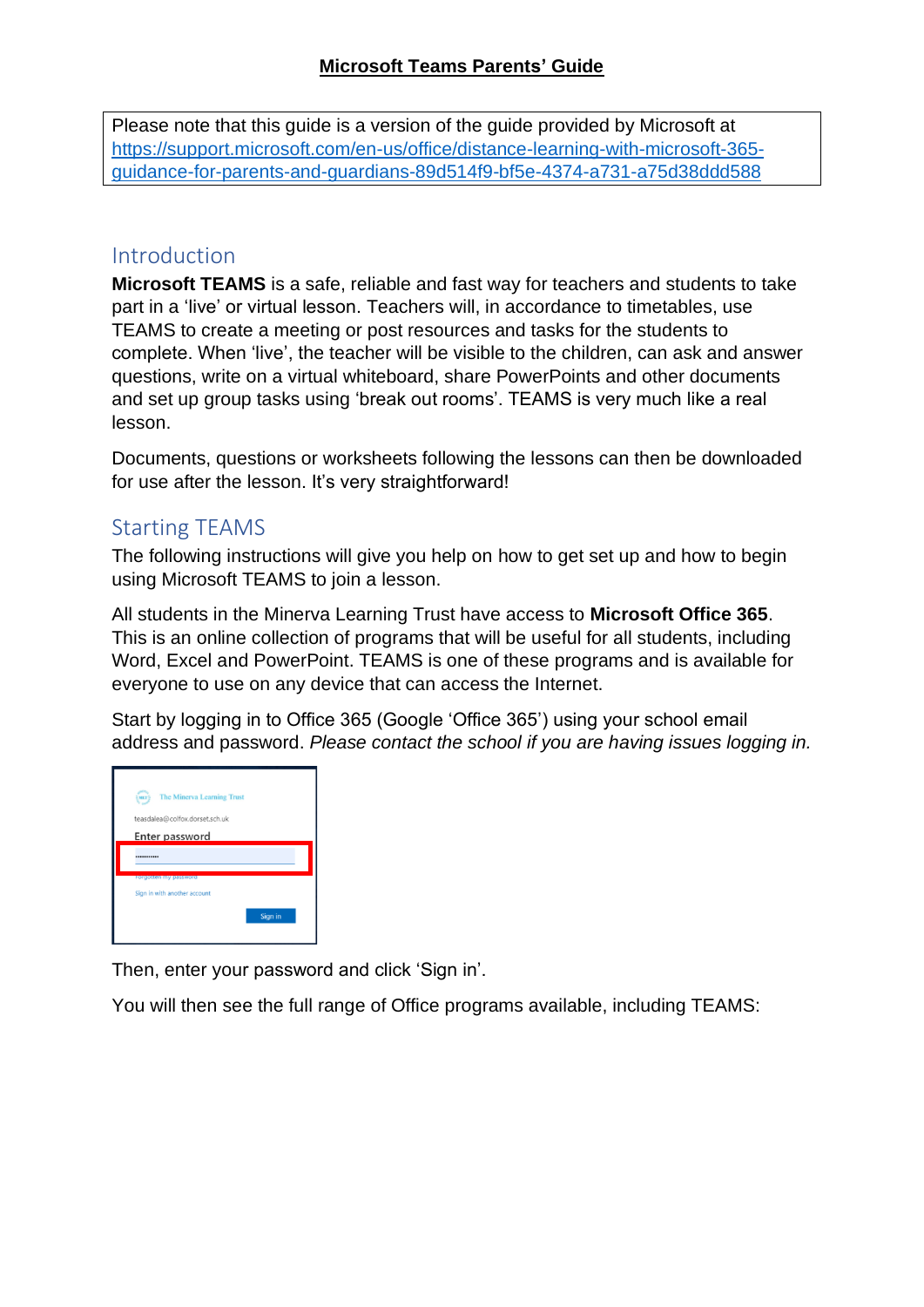| Student and Parent Gui $\mathbf{x}$   Distance learning                          |                                                        |                  |
|----------------------------------------------------------------------------------|--------------------------------------------------------|------------------|
| C<br>$\hat{D}$<br>$\leftarrow$                                                   | △ office.com/?auth=2                                   |                  |
| $\frac{1}{2}$ Apps $\bigcirc$ Office $\bigwedge$ UCAS $\bigtriangleup$ Bromcom + |                                                        |                  |
| $\mathop{\text{III}}\nolimits$<br>Office 365<br>$\frac{5}{3}$ MLT $\frac{6}{3}$  |                                                        |                  |
| Α                                                                                | Good aft                                               |                  |
| $\hspace{.1cm} \oplus$<br>$W_{\pm}$                                              | Recommend                                              |                  |
| $\mathbf{x}$                                                                     | Lucy W<br>3h ago                                       |                  |
|                                                                                  |                                                        |                  |
| $\overline{\mathbf{O}}$                                                          |                                                        |                  |
|                                                                                  | Join 6th 12.<br>Open file loca                         |                  |
| 内                                                                                | Recent Pi                                              |                  |
| s.                                                                               |                                                        | This is the icon |
| ш                                                                                | $\frac{1}{\sqrt{2}}$ Yr 12                             | for TEAMS. It    |
|                                                                                  | Paren <sup>.</sup><br>OneDri<br>C                      | looks like this: |
|                                                                                  | $\begin{bmatrix} 1 & 0 & 0 \\ 0 & 0 & 0 \end{bmatrix}$ |                  |

Click on the icon to launch the program.

*Note: at this stage, you are able to download the 'desktop app', but this isn't necessary.*

The TEAMS that your child belongs to will appear (your child's classes).

TEAMS that have new notifications, lessons or resources **will be in bold**

Click the TEAM square to enter the TEAM:

| $\left\langle \cdot\right\rangle$ $\left\langle \cdot\right\rangle$                        |                | $\varnothing$ |        | Search or type a command                          | $ \Box$<br>$\bullet$<br>$\mathbf{x}$                  |
|--------------------------------------------------------------------------------------------|----------------|---------------|--------|---------------------------------------------------|-------------------------------------------------------|
| $\begin{array}{c} \begin{array}{c} \bullet \\ \bullet \\ \end{array} \end{array}$ Activity | Teams          |               |        |                                                   | 503<br>ะอ <sup>+</sup> Join or create team            |
| q<br>Chat                                                                                  | v Your teams   |               |        |                                                   |                                                       |
| W.<br><b>Teams</b>                                                                         |                | $\cdots$      |        |                                                   |                                                       |
| ê<br><b>Assignments</b>                                                                    |                | $\mathsf D$   |        |                                                   |                                                       |
| $\sum_{\text{Calls}}$                                                                      |                | Demo          |        |                                                   |                                                       |
| $\begin{array}{c}\n\blacksquare \\ \blacksquare\n\end{array}$<br>Files                     |                |               |        |                                                   |                                                       |
| $\cdots$                                                                                   |                |               |        |                                                   |                                                       |
|                                                                                            |                |               |        |                                                   |                                                       |
|                                                                                            |                |               |        |                                                   |                                                       |
| $\oplus$<br>Apps                                                                           |                |               |        |                                                   |                                                       |
| $\odot$<br>He                                                                              |                |               |        |                                                   |                                                       |
| $\Box$                                                                                     |                |               |        |                                                   |                                                       |
| Ŧ                                                                                          | Start a search | Q.            | $\Box$ | $e$ is $\bullet$ will $x \mathbb{B}$ in $\bullet$ | $R^2 \sim 1$ D & ENG $\frac{15:37}{11/06/2020}$<br>73 |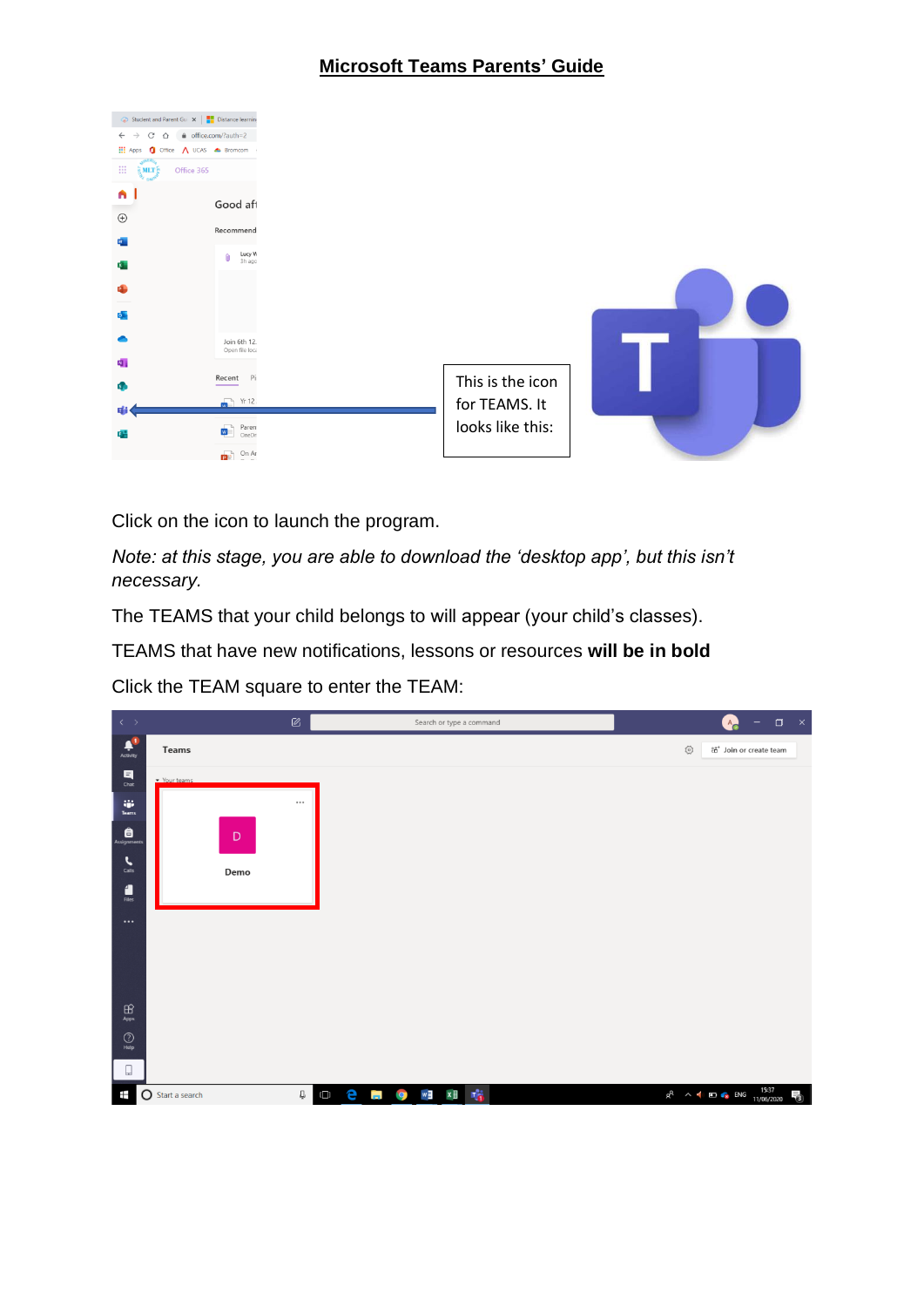

When you are in the TEAMS general area, it will look something like this:

When there is a lesson to join, you will see this. Click the lesson (in a blue box):



Then, click 'Join Microsoft Teams Meeting':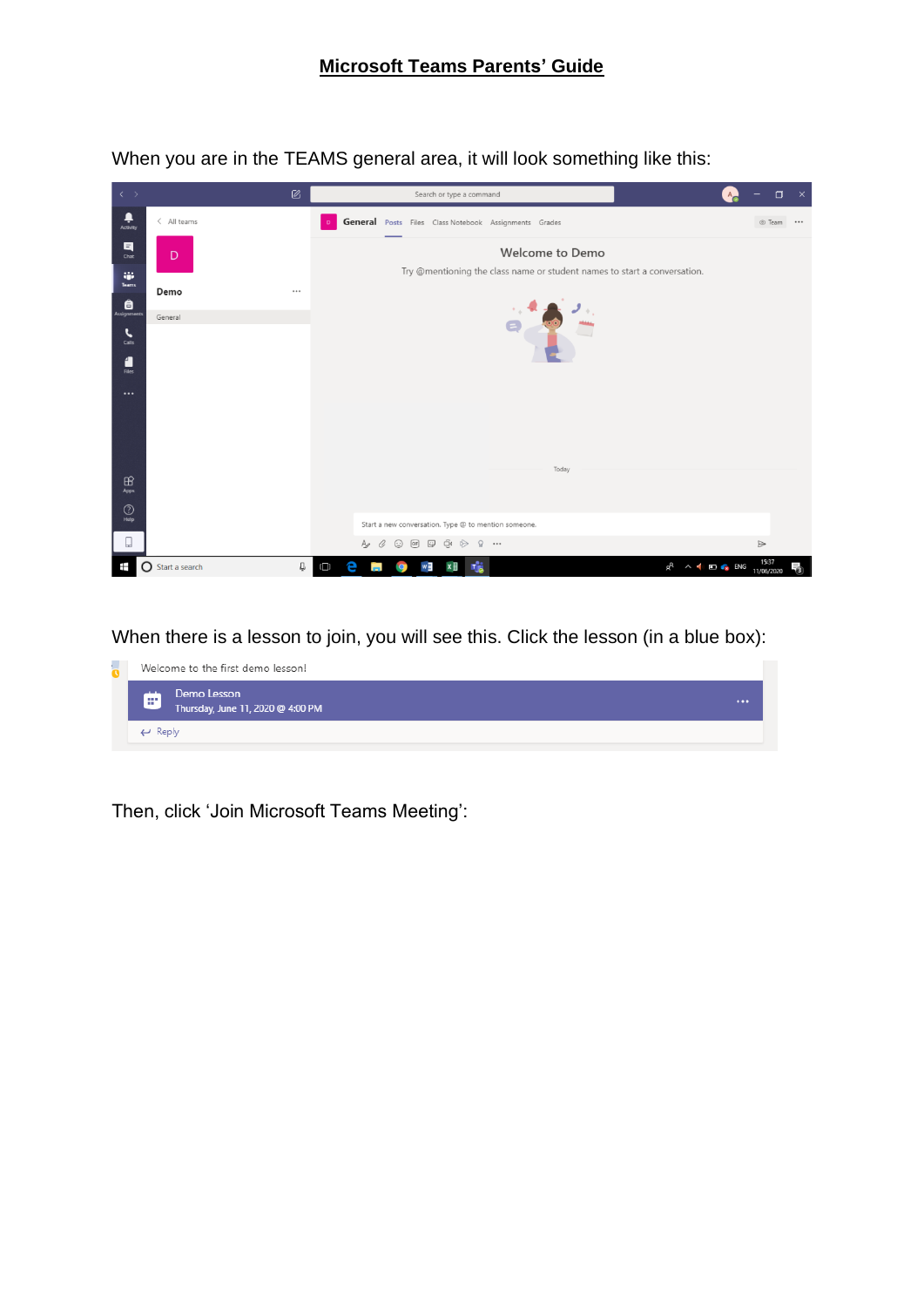| $\left\langle \cdot \right\rangle$ $\rightarrow$ | $\varnothing$<br>Search or type a command                                       | $\Box$<br>$\mathbf{x}$<br>$A_{\odot}$<br>$\sim$ |
|--------------------------------------------------|---------------------------------------------------------------------------------|-------------------------------------------------|
| ٠<br>Activity                                    | Demo Lesson Chat Details                                                        | Join<br>Close                                   |
| Q<br>Chat                                        | $+$ Add to calendar                                                             | Tracking                                        |
| W.<br><b>Teams</b>                               | 曲<br>June 11, 2020 4:00 PM - 4:30 PM                                            | Michael Laycock<br>ML<br>Organizer              |
| ê<br>Assignments                                 | 冒<br>Demo > General                                                             |                                                 |
| $\sum_{\text{Calls}}$                            | $\odot$                                                                         |                                                 |
| 4<br>Files                                       | $\equiv$<br>Welcome to the first demo lesson!                                   |                                                 |
| $\cdots$                                         |                                                                                 |                                                 |
|                                                  | <b>Join Microsoft Teams Meeting</b><br>Learn more about Teams   Meeting options |                                                 |
|                                                  |                                                                                 |                                                 |
| $\oplus$                                         |                                                                                 |                                                 |
| Apps                                             |                                                                                 |                                                 |
| $\odot$<br>He                                    |                                                                                 |                                                 |
| П                                                |                                                                                 |                                                 |
| Ŧ                                                | 噛<br><b>2 日 9 四 ×目 人</b><br>₿<br>$\Box$<br>Start a search                       | $R^2 \sim 100$ ENG $1000$<br>$\overline{3}$     |

It may take a few seconds to join, but then you'll be able to see your teacher's face!

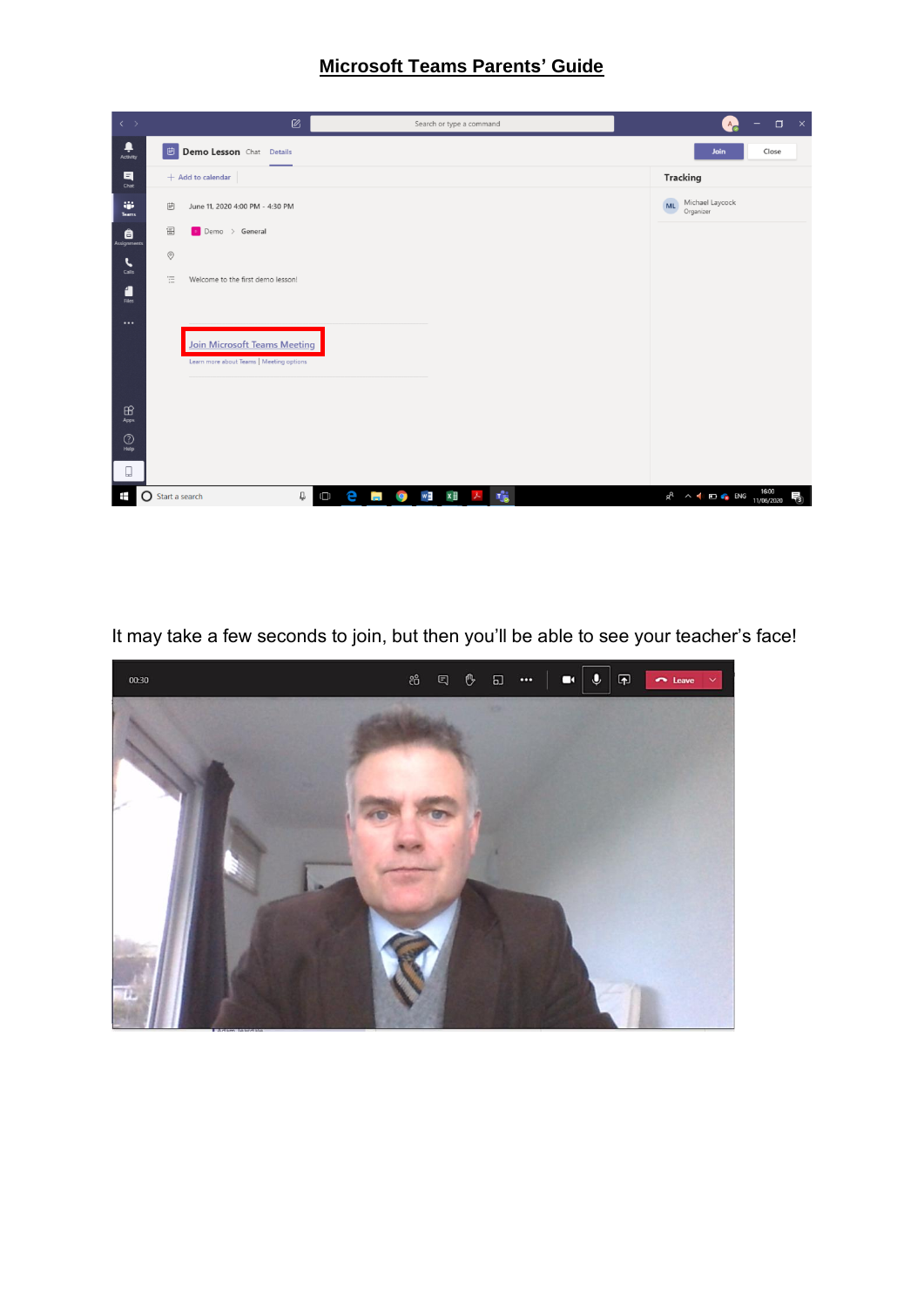

During the lesson, your teacher will talk to you, ask questions, listen to your answers

and share their slides (just like they do in a normal lesson!):

Search or type a con  $\ddot{\bullet}$ **Bachimpire** Studio<br>
File Edit View Insert Tools Help Unities<sup>\*</sup> & Unities<sup>\*</sup> & Plano flip<sup>\*</sup> & **E** Page 5 of 14  $\begin{array}{c}\n\blacksquare \\
\blacksquare\n\end{array}$ fingers danced elegantly across the piano keys playing the piano  $\frac{1}{\text{Rams}}$ upset because he  $\bullet$ has no-one staring into the dark void in his close that surrounds him  $\sum_{\text{CMB}}$ proximity  $\frac{1}{2}$ melencholic notes chimed through the é silence that filled the room  $\begin{array}{|c|c|c|}\hline 0 & 0 \\ \hline 0 & 0 \\ \hline \end{array}$ visions turned from darkness to.... sat at the ancient, black piano - the same piano he has sat at for decades; neage for  $\blacksquare$  $\pmb{\Psi}$ 8 ~  $\bigoplus_{A \in \mathbb{N}}$  $\bigodot$  Help  $\Box$  $\blacksquare$   $\blacksquare$  Start a search **SOCHONKEY** 

Sometimes, they will write on a whiteboard: